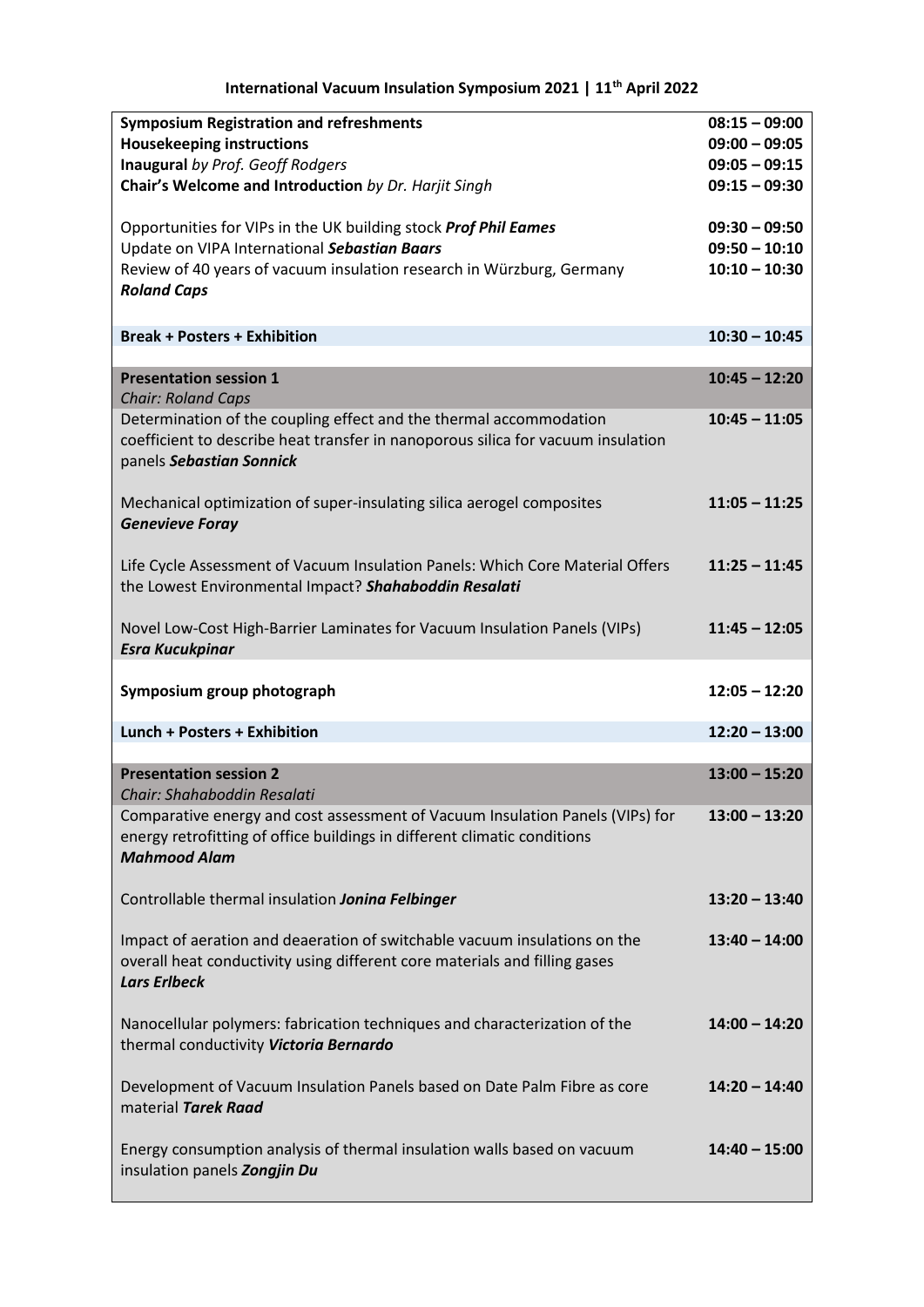| Numerical calculation on thermal performance of glass fibers fumed silica<br>composite core materials vacuum insulation panels <b>Qiong Wu</b> | $15:00 - 15:20$ |
|------------------------------------------------------------------------------------------------------------------------------------------------|-----------------|
|                                                                                                                                                |                 |
| Life Time Achievement Awards Presentation                                                                                                      | $15:45 - 16:00$ |
|                                                                                                                                                |                 |
| <b>Break + Posters + Exhibition</b>                                                                                                            | $15:20 - 15:45$ |
|                                                                                                                                                |                 |
| <b>VIPA International Session</b>                                                                                                              | $16:00 - 17:30$ |
| VIPs as super insulation in urban spaces using the example of the "Grand"<br>Tower" in Frankfurt/Germany Ronald Ellebrecht                     |                 |
| Development of a new Vacuum Insulated Case for temperature-controlled<br>transportation of pharmaceuticals Hideji Kawarazaki                   |                 |
| VIPs for terrace insulation - Marina Apartments - Regensburg Sebastian Baars                                                                   |                 |
| Discussion among VIPA panel and audience                                                                                                       |                 |
|                                                                                                                                                |                 |
| <b>Symposium Dinner</b>                                                                                                                        | 19:00           |

## **International Vacuum Insulation Symposium 2021 | 12th April 2022**

| The Latest Developments of VIP in China in Last 2 Years Prof. Zhaofeng Chen<br>Super insulation: some R&D contributions to solving industrial problems Prof.<br><b>Bernard Yrieix</b> | $09:00 - 09:20$<br>$09:20 - 09:40$                                                                                             |                 |
|---------------------------------------------------------------------------------------------------------------------------------------------------------------------------------------|--------------------------------------------------------------------------------------------------------------------------------|-----------------|
| <b>Presentation session 3</b><br>Chair: Anshul Paneri                                                                                                                                 |                                                                                                                                | $09:40 - 10:20$ |
| Simulation of the thermal conductivity $\lambda$ vs moisture content $X_w$ of VIPs with<br>silica core using an Excel recursion tool Özgür Düdükcü                                    | $09:40 - 10:00$                                                                                                                |                 |
| Long-term hygrothermal monitoring of glass fiber Vacuum Insulation Panels for<br>roof application Stefano Fantucci                                                                    |                                                                                                                                | $10:00 - 10:20$ |
| <b>Break + Posters + Exhibition</b>                                                                                                                                                   |                                                                                                                                | $10:20 - 10:45$ |
| <b>Presentation session 4A</b><br><b>Chair: Mahmood Alam</b>                                                                                                                          | <b>Presentation session 4B</b><br><b>Chair: Samuel Brunner</b>                                                                 | $10:45 - 12:00$ |
| Thermal performance of nanostructured<br>insulation materials - a comparison Akos<br><b>Lakatos</b>                                                                                   | Long-term performance of<br>hydrophobic silica-based advanced<br>porous materials in building<br>applications Gabriele Gartner | $10:45 - 11:05$ |
| Switchable Thermal Insulation for Energy<br><b>Efficient Building Façades</b><br><b>Bastian Buettner</b>                                                                              | <b>Integrated Vacuum Insulation</b><br>Panels in Aircraft Industry<br>Vakhtang Latsuzbaya                                      | $11:05 - 11:25$ |
| Experimental testing of the hygrothermal<br>performance of an ETICS with vacuum<br>insulation panels Marcio Paulo Ferreira<br><b>Goncalves</b>                                        | Opacifying properties of carbon<br>black on perlites tested at 10-70 °C<br><b>Antony Sara</b>                                  | $11:25 - 11:45$ |
| Long term performance of vacuum<br>insulation panels integrated into building<br>components Antonio J Aldykiewicz Jr                                                                  | Mechanical properties and thermal<br>conductivity of Nextel™ 720<br>reinforced porous Al2O3                                    | $11:45 - 12:05$ |